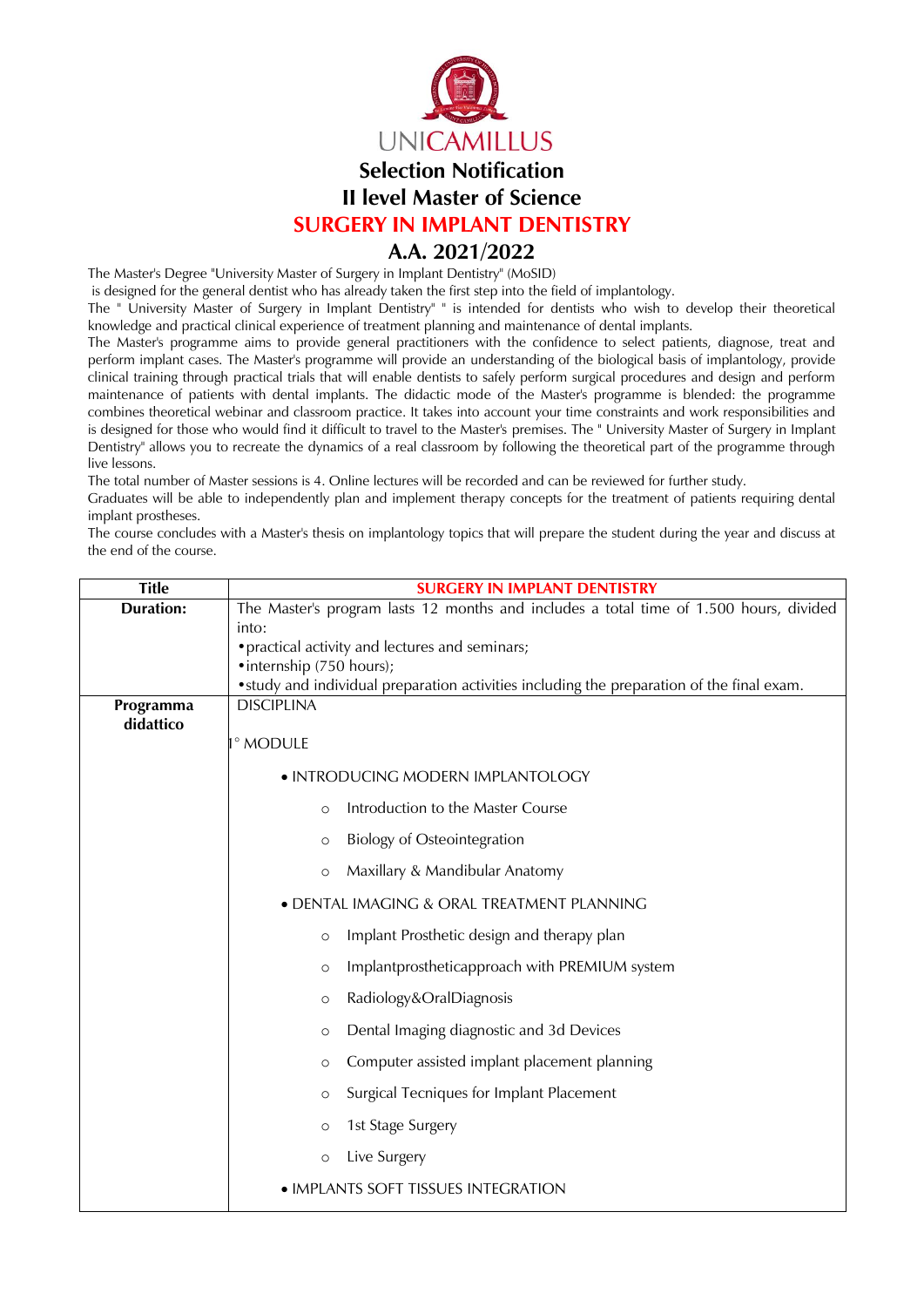| $\circ$      | Biology of peri-implant soft tissue                             |
|--------------|-----------------------------------------------------------------|
| $\circ$      | Non submerged implants: surgical techniques                     |
| $\circ$      | 2nd stage surgical techniques                                   |
| $\circ$      | 2nd stage surgical techniques                                   |
|              | · IMPLANT PLASTIC SURGERY                                       |
| $\circ$      | Implant Plastic Surgery                                         |
| $\circ$      | The connective tissue grafts in soft tissue management          |
| $\circ$      | Seminar on "suture tecniques"                                   |
|              | Seminar on "muco-gengival techniques                            |
| 2° MODULE    |                                                                 |
|              | • FROM DIAGNOSIS TO SURGERY                                     |
| $\circ$      | Surgical anatomy                                                |
| O            | Radiological diagnosis: practical aspects                       |
| $\circ$      | General surgical techniques                                     |
| $\circ$      | Implant surgical techniques                                     |
| $\circ$      | Technical aspects of the second surgical phase                  |
| 3° MODULE    |                                                                 |
|              | • IMMEDIATE IMPLANTS & IMMEDIATE LOADING                        |
| O            | Healing of post extractive sites<br>Immediate implant           |
| O<br>$\circ$ | Immediate loading: concepts                                     |
| $\circ$      | Immediate loading: implant stabilization and intra-oral welding |
|              | · INTRODUCING SINUS ELEVATION PROCEDURES                        |
| $\circ$      | Anatomy and Physiology of Maxillary Sinus                       |
| O            | Maxillary Sinus Imaging                                         |
| $\circ$      | The sinus lift: vestibular approch                              |
| $\circ$      | The sinus lift: compications                                    |
| $\circ$      | Live surgery                                                    |
|              | • CRESTAL SINUS LIFTING TECNIQUES AND ALTERNATIVES              |
| $\circ$      | The sinus lift: crestal approach                                |
| $\circ$      | Magnetic Mallet and sinus lift                                  |
| O            | Surgical techniques in crestal approach                         |
| $\circ$      | Alternative Implants to sinus elevation                         |
|              |                                                                 |
|              | · SINUS LIFTING: TIPS AND TRICKS                                |
| O            | Step by Step surgical technique: Mini Sinus Lift                |
| $\circ$      | Step by Step surgical technique: Maior Sinus Lift               |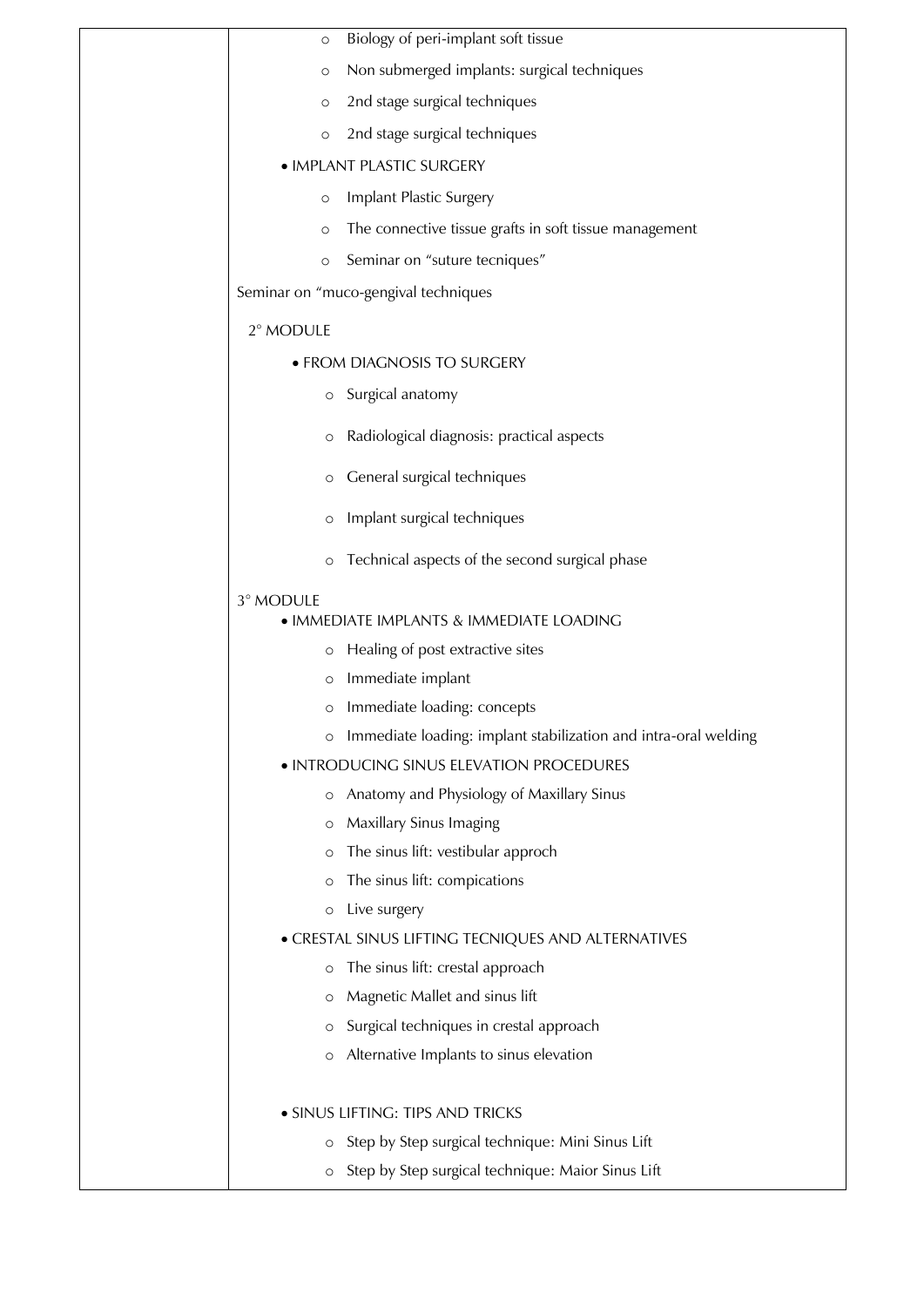| Hands-on "Mini Sinus Lift"<br>$\circ$                                            |
|----------------------------------------------------------------------------------|
| Hands-on "Major Sinus Lift"<br>$\circ$                                           |
|                                                                                  |
| 4° MODULE                                                                        |
| • IMPLANT PROSTHETIC TERAPHY                                                     |
| Implant prosthesis in daily clinical<br>$\circ$                                  |
| Mono, multi and total edentulous approach<br>$\circ$                             |
| From implants to natural teeth: contemporary concepts for predictable<br>$\circ$ |
| success                                                                          |
| BOPT: the new vision in prosthetic dentistry<br>$\circ$                          |
| COMPUTER ASSISTED IMPLANTOLOGY                                                   |
| Digital basic knowledge                                                          |
| $\circ$<br>Computer guided surgery: The RealGuide software by 3DIEMME            |
| $\circ$<br>The Computerized implant placement planning                           |
| $\circ$                                                                          |
| Computer Guided implant placement and prosthetic reconstruction<br>$\circ$       |
| · PERIMPLANTITIS & ORAL CARE                                                     |
| o Peri-implant pathologies                                                       |
| Perimplantitis: prevention and treatment<br>$\circ$                              |
| Implants maintenance and follow-up<br>$\circ$                                    |
| Live Surgery<br>$\circ$                                                          |
|                                                                                  |
| DENTAL DOCUMENTATION IN ORAL SURGERY                                             |
| Guidelines fir Drafting the final Thesis<br>$\circ$                              |
| Dental photography and cases Documentation<br>$\circ$                            |
| Legal considerations in Implant demtistry<br>$\circ$                             |
| How to prepare a Keynote presentation on clinical cases<br>$\circ$               |
| 5° MODULE                                                                        |
| · BONE RECONSTRUCTION TECHNIQUES                                                 |
| Bone regeneration and reconstruction principles<br>$\circ$                       |
| Autologous bone & Biomaterials<br>$\circ$                                        |
| Modified surgical techniques with Magnetic mallet<br>$\circ$                     |
|                                                                                  |
| · BONE RECONSTRUCTION TECHNIQUES                                                 |
| Hands-on "bone distractions techniques"<br>$\circ$                               |
| Hands-on "split crest techniques"<br>$\circ$                                     |
| · AESTHETIC IMPLICATIONS OF IMPLANTOLOGY                                         |
|                                                                                  |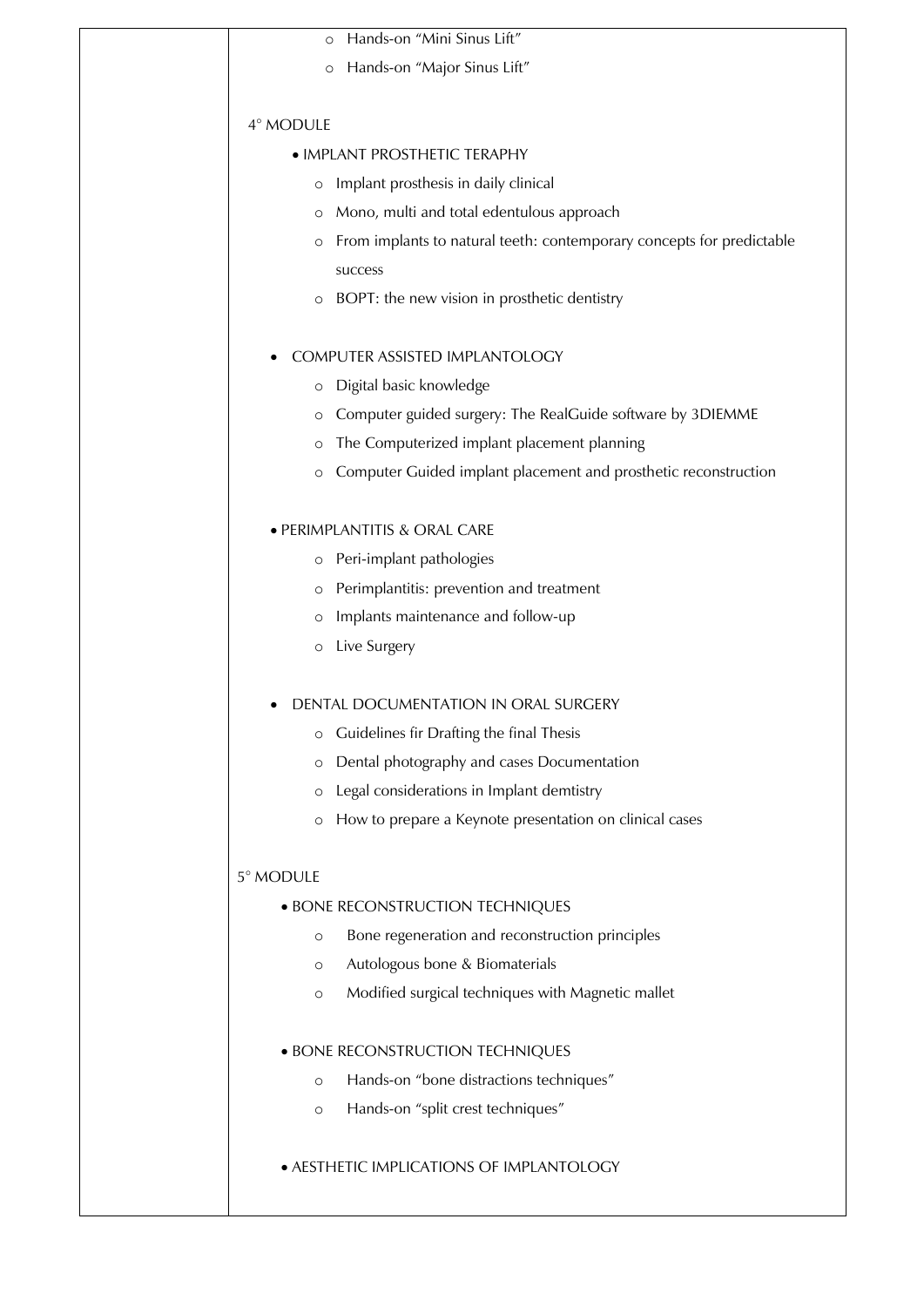|                                               | • FINAL THESIS                                                                                                                                                                                                                                                                           |
|-----------------------------------------------|------------------------------------------------------------------------------------------------------------------------------------------------------------------------------------------------------------------------------------------------------------------------------------------|
|                                               | Letio magistralis of international lecturer                                                                                                                                                                                                                                              |
|                                               | Diploma Ceremony                                                                                                                                                                                                                                                                         |
|                                               |                                                                                                                                                                                                                                                                                          |
|                                               |                                                                                                                                                                                                                                                                                          |
| <b>Requirements</b>                           | One of the following degree titles are required to be admitted to the Professional Master<br>Program (or near graduation by the Master enrolment deadline):                                                                                                                              |
|                                               |                                                                                                                                                                                                                                                                                          |
|                                               | • Master's degree and / or specialist degree in dentistry and dental prosthesis;<br>• Master's degree and/ or specialist degree in medicine and surgery with specialization in<br>Dentistry or qualification for the practice of dentistry;<br>• Master's degree in Medicine and Surgery |
|                                               | Other candidates who can also apply:                                                                                                                                                                                                                                                     |
|                                               | Candidates in possession of an Academic Degree equivalent to those listed above                                                                                                                                                                                                          |
|                                               | obtained in a foreign University.<br>Candidates in possession of an Academic Degree obtained abroad and equivalent                                                                                                                                                                       |
|                                               | in duration and content to those listed above.                                                                                                                                                                                                                                           |
|                                               |                                                                                                                                                                                                                                                                                          |
|                                               | The University reserves the right to admit candidates with different qualifications but                                                                                                                                                                                                  |
|                                               | relevant to the Master's course.                                                                                                                                                                                                                                                         |
|                                               | The aforementioned requirements must be submitted before the Master enrollment<br>deadline.                                                                                                                                                                                              |
|                                               |                                                                                                                                                                                                                                                                                          |
|                                               | For lack of the compulsory requirements, the Teaching Secretariat may order, at any time<br>and with a motivated provision, the exclusion from the Master.                                                                                                                               |
|                                               | Enrollment in the UniCamillus course is incompatible with other enrollment in degree                                                                                                                                                                                                     |
|                                               | courses, such as Bachelors, Masters, graduate schools and PhDs.                                                                                                                                                                                                                          |
| <b>Procedures and</b>                         | The application must be submitted via the gomp student portal, by the date of 28/02/2022                                                                                                                                                                                                 |
| <b>Terms</b> of<br><b>Presentation of the</b> | In order to complete your application, you will need to provide the following documents,<br>which will be attached to the portal during the procedure:                                                                                                                                   |
| Application                                   | curriculum vitae et studiorum in European format, dated and signed, in PDF                                                                                                                                                                                                               |
|                                               | format;                                                                                                                                                                                                                                                                                  |
|                                               | PDF format of a valid identity document;<br>-                                                                                                                                                                                                                                            |
|                                               | PDF format of the degree certificate;<br>-<br>JPG or PNG format of a personal photo;                                                                                                                                                                                                     |
|                                               | any additional qualifications you wish to submit for assessment for admission;                                                                                                                                                                                                           |
|                                               | declaration that you have read the information regarding the processing of personal                                                                                                                                                                                                      |
|                                               | data pursuant to articles 13 and 14 of Regulation (EU) 2016/679 on the "protection<br>of individuals with regard to the processing of personal data" (hereinafter also                                                                                                                   |
|                                               | "GDPR") provided by UniCamillus.                                                                                                                                                                                                                                                         |
|                                               | photocopy of the tax code or health card (for Italian citizens and foreigners in                                                                                                                                                                                                         |
|                                               | possession of one);                                                                                                                                                                                                                                                                      |
|                                               | for candidates in possession of qualifications equivalent/equivalent to those<br>required: declaration in lieu of certification, pursuant to art. 46 point m of D.P.R.                                                                                                                   |
|                                               | 28/12/2000, no. 445, certifying the achievement of the qualifications in question,                                                                                                                                                                                                       |
|                                               | in accordance with current legislation.                                                                                                                                                                                                                                                  |
|                                               | Payment of first instalment                                                                                                                                                                                                                                                              |
|                                               | For candidates with qualifications equivalent/equivalent to those required:                                                                                                                                                                                                              |
|                                               | - Dichiarazione di Valore in Loco issued by the Italian Consular Authority of the country of                                                                                                                                                                                             |
|                                               | study (accompanied by transcript of records + copy of the final diploma) or CIMEA<br>Certificate of Comparability accompanied by CIMEA Certificate of Verification (by accessing                                                                                                         |
|                                               | the CIMEA platform) or Diploma Supplement (if it is a European qualification) issued by the $\vert$                                                                                                                                                                                      |